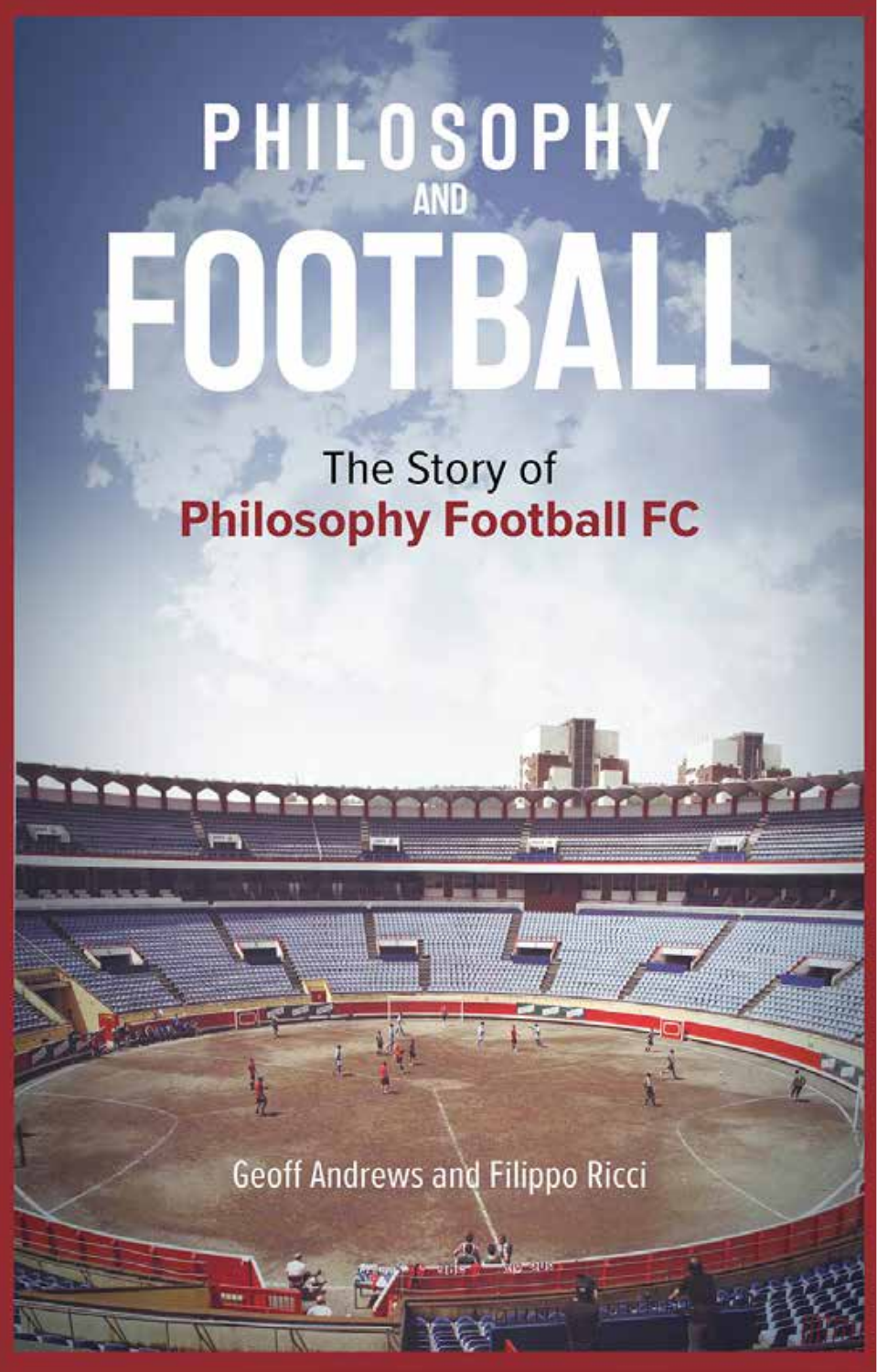## **Contents**

| Prologue by Filippo Ricci          |                                                 | 5   |
|------------------------------------|-------------------------------------------------|-----|
| 1.                                 | In Search of Philosophical Football             | 9   |
|                                    | 2. An Italian Earthquake                        | 29  |
|                                    | 3. All Roads Lead to Rome                       | 43  |
|                                    | 4. Prague, Pordenone and Parisot                | 57  |
|                                    | 5. A Winning Formula: Football Meets Philosophy | 76  |
|                                    | 6. Half-Time Team Talk                          | 94  |
| 7.                                 | From Hackney Marshes to Maida Vale              | 101 |
| 8.                                 | Playing Pasolini                                | 121 |
|                                    | 9. Slow Foot                                    | 143 |
|                                    | 10. Three-Sided Football                        | 165 |
|                                    | 11. Jumpers for Goalposts in Taksim Square      | 181 |
| Epilogue: Football Comes Home      |                                                 | 197 |
| The cities we visited in our Tours |                                                 | 221 |
| The nationalities of our players   |                                                 | 222 |
| The pitches we played on in London |                                                 | 223 |
| Acknowledgements                   |                                                 | 224 |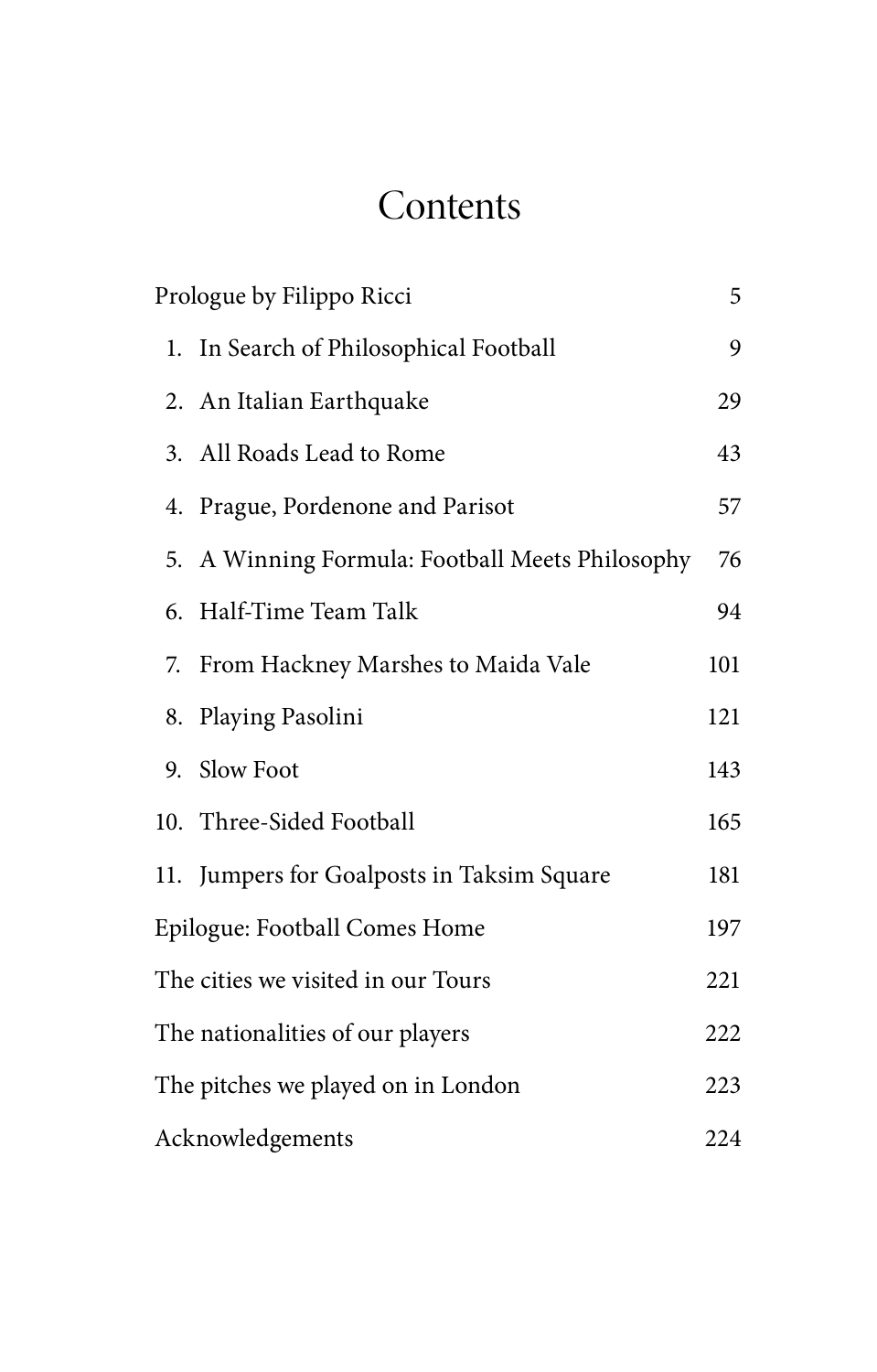## In Search of Philosophical Football

1



IT ALL started in 1994, in the midst of a significant era for British football which was still echoing to the arias of 'Nessun dorma' of Italia '90. It was in 1994 that Eric Cantona, arguably the most philosophical of footballers,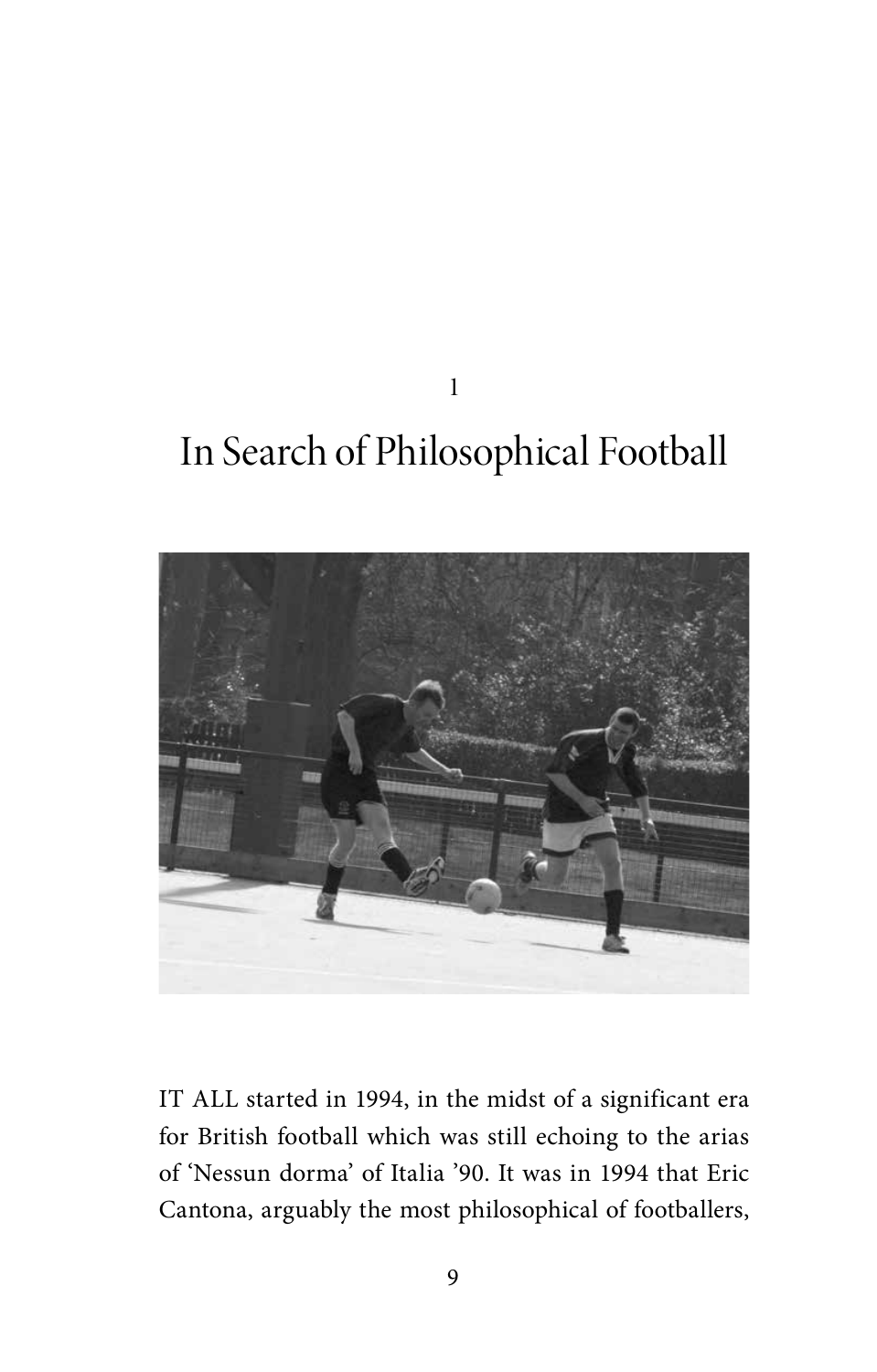who had enthralled fans in the first years of the Premier League, was voted the Professional Footballers' Association's Player of the Year, the first non-Brit to win the award since its inauguration 20 years earlier. The prospect of football reaching wider audiences had been mooted two years before with the publication of Nick Hornby's *Fever Pitch* and, for some, 1994 was the seminal moment in the modernisation of the people's game, with the introduction of all-seater stadia, and the highest attendances since 1980/81. Though it was another two years before the Arsène Wenger revolution began to transform the style and tactics of British football, the game was being enlightened by the influx of foreign players – which escalated again the following year with the introduction of the Bosman ruling – and more tactically minded coaches.

Critics would add that it was also the beginning of the 'gentrification' of football, the period in which the beautiful game became disconnected from its roots, where the corporate bosses took charge and when satellite TV started to set the agenda. Its darker side remained too, with one of Wenger's predecessors, George Graham, having to resign in the wake of a 'bung' scandal that year and one of his star players, Paul Merson, admitting his addiction to drugs and gambling. In any case, the game would never be the same again, and the story of this club is bound up with these developments.

However, the founding of Philosophy Football FC – possibly the only club to have the words 'football' appear twice in its name – has more obscure, immediate origins. These are to be found in the decline of the small British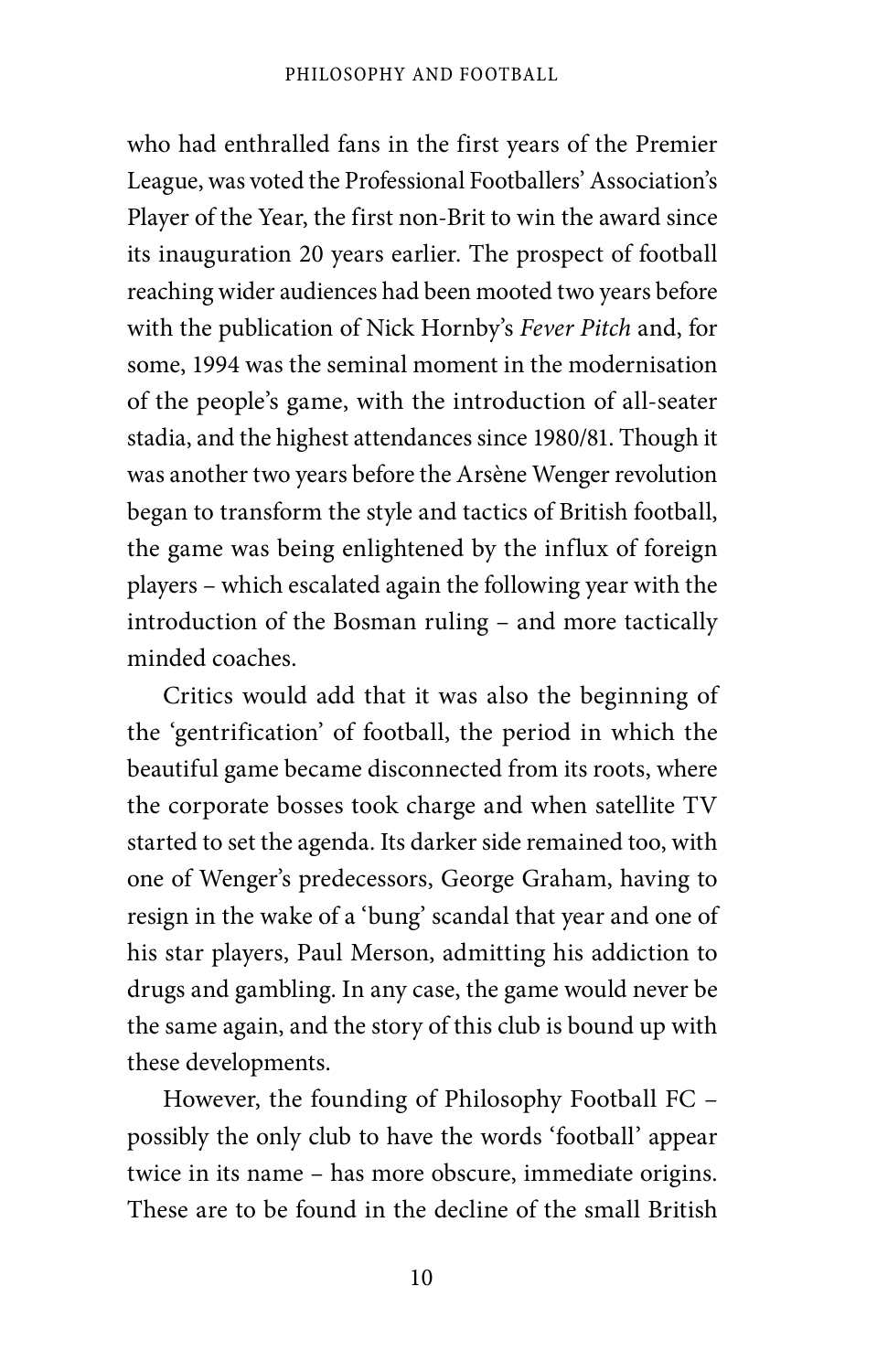Communist Party (CPGB) which, on the fall of the Soviet Union, called it a day in 1991 and turned itself into the short-lived Democratic Left. Three years later, Tony Blair was elected Labour leader and began his attempts to modernise his party by ditching some of its core values. Mark Perryman and Geoff Andrews had been members of the CPGB on its Eurocommunist, *Marxism Today* wing and in the aftermath of the Communist Party's demise, they met regularly as Signs of the Times, a discussion group set up and convened by Perryman which held its gatherings in a Swedish restaurant in Newington Green. Its weekly interrogation of the 'conjuncture' included such topics as postmodernism, Blairism, Europe, globalisation and the trends in popular culture. Football, they believed, was one of those cultural 'terrains' that the beleaguered left could not ignore.

In October 1994 Queens Park Rangers (Andrews' team) were a solid Premier League side and he and Perryman (a Tottenham supporter) would regularly attend matches together, albeit seated in different parts of the ground. It was after one of these, a 1-1 draw at White Hart Lane where Jürgen Klinsmann had failed to impress for the hosts and Les Ferdinand saw red for the visitors, that the postmatch conversation turned to politics, football and the existentialist writer Albert Camus. Maybe the search for meaning takes on a new importance after a dull draw or perhaps Andrews and Perryman were still suffering the fallout from the end of the CP, but in any case the two friends together with Perryman's partner, Anne Coddington (another Tottenham season-ticket holder who would later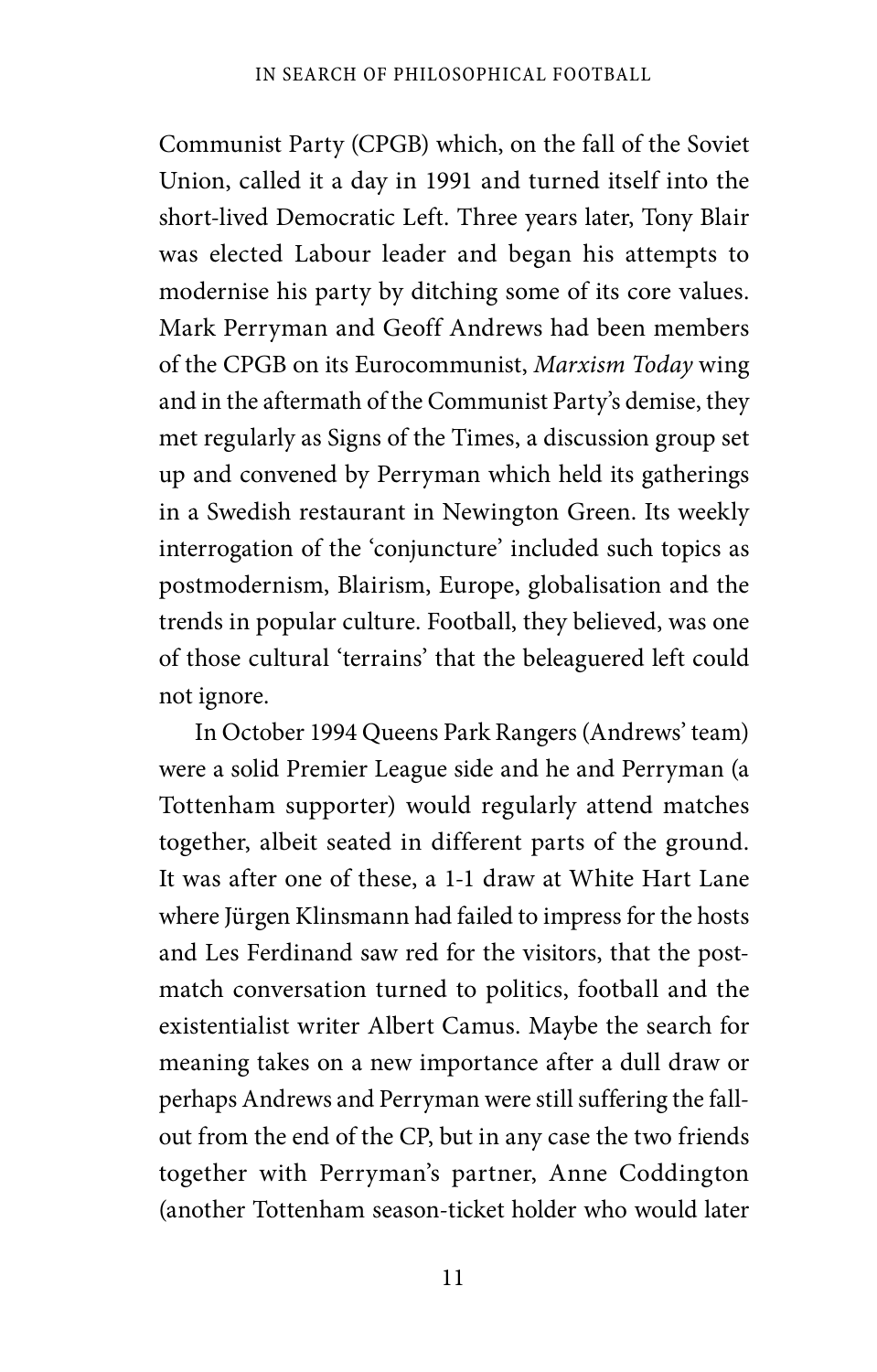write a book on women and football, *One of the Lads*), and Tom Callaghan, a QPR-supporting friend of Andrews and a key figure in the club's early years, came up with the idea of a football shirt adorned with Camus's words, 'All that I know most surely about morality and obligation I owe to football.' By Christmas, Perryman, a brilliant organiser, catalyst and entrepreneur of left-wing causes, was selling them from his kitchen table after recruiting the talented graphic designer Hugh Tisdale to the project. The idea of Philosophy Football, 'outfitters of intellectual distinction', was born, with an impressive squad of footballers and philosophers to follow Camus.

In the meantime, Andrews began to think about the idea of a real Philosophy Football team. If starting a new squad composed entirely of philosophers was out of the question (he knew only two or three), then at least a team of 'progressive' left-wingers could be assembled. Prospects were not helped by his lack of experience. His own football career had peaked at the age of 12 as captain of his junior school team and his later experience at Oxford in the Ruskin College Second XI, and appearing for the *Marxism Today*  five-a-side team in Cardiff merely marked a further descent into footballing oblivion. Nor did he have any football connections with amateur leagues, given most of his recent years had been spent in the doldrums of British left activism. Finding players for Sunday football is never easy and this was the period before emails and mobile phones.

Getting players on to the pitch was the first challenge. The second, which would take many more years to solve, was to come up with 11 players whose fitness and ability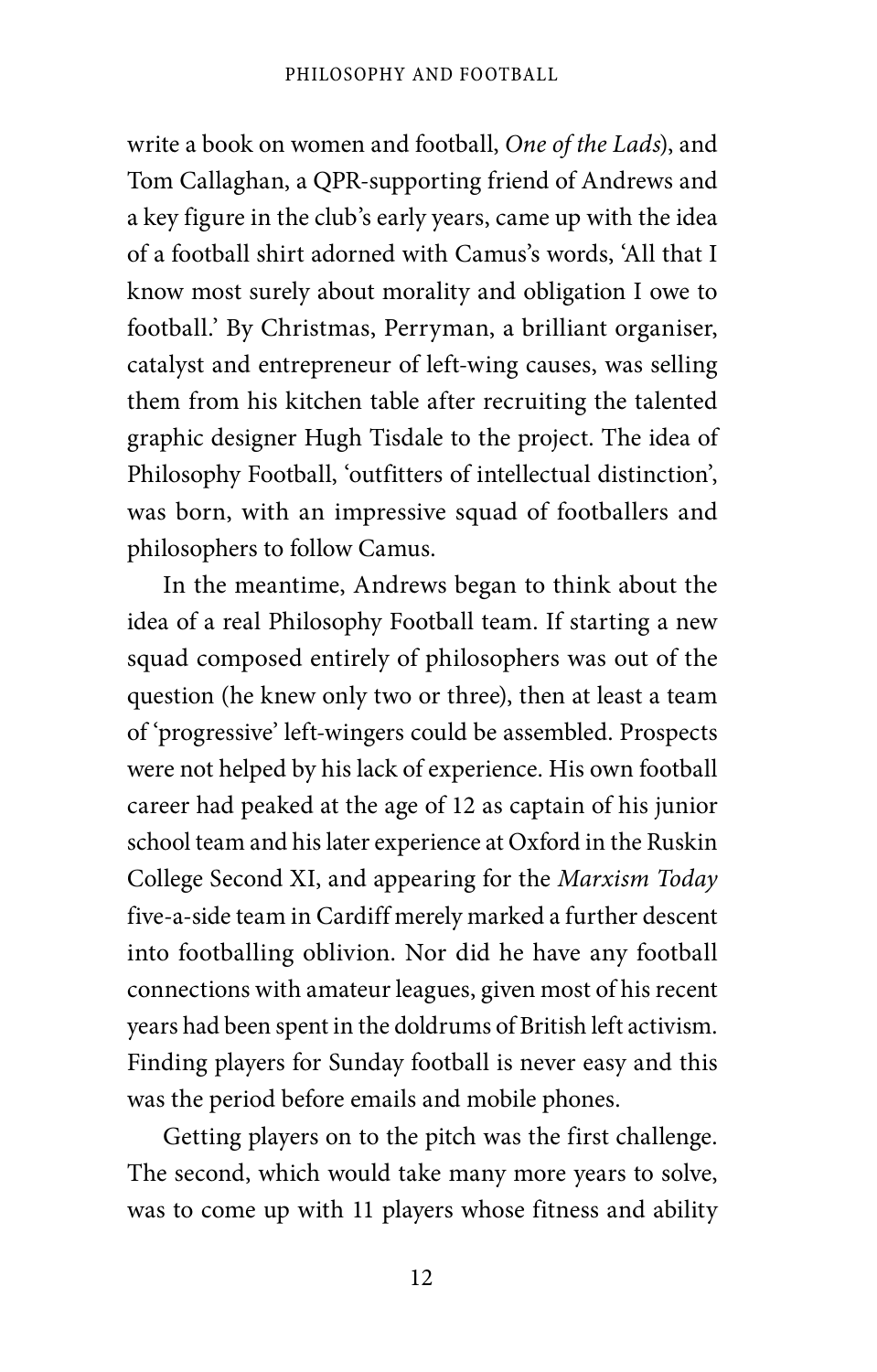would be sufficient to avoid weekly humiliation. Following two hastily arranged and poorly attended training sessions, a team comprised of ex-communists and Democratic Left members, left-wing journalists and assorted politics, history and sociology lecturers took the pitch for the first game at Battersea Park on Sunday, 19 March 1995, the day that the other 'reds' – Liverpool and Manchester United – faced each other at Anfield. PFFC's line-up included Gareth Smyth, a journalist on *New Times*, the paper of the post-communist Democratic Left; Stefan Howald, a Swiss journalist and member of the Signs of the Times group; Dominic Ford, a Democratic Left activist; and sixthform teachers Tom Callaghan and Imran Rahman. All of whom, along with Andrews, would play regularly in the early years. Unfortunately, Howald, at 41 and by some way PFFC's outstanding (and quickest) player, pulled a muscle in the warm-up and could only watch from the sidelines. Mark Perryman made his one and only appearance for the team, nicely turned out with new boots and exhibiting much energy, even if, like his team-mates, he rarely got near the ball. By then, Perryman and Tisdale had produced their second shirt, in honour of Bill Shankly. His socialist collectivism ('The socialism I believe in is everyone working for each other, everyone having a share of the rewards. It's the way I see football, the way I see life') appealed to the ten outfield players who wore red for the first time. Andrews wore Camus green in goal.

Unfortunately, any sartorial elegance didn't compensate for events once the match got under way. The first problem was that all the outfield players kitted out in red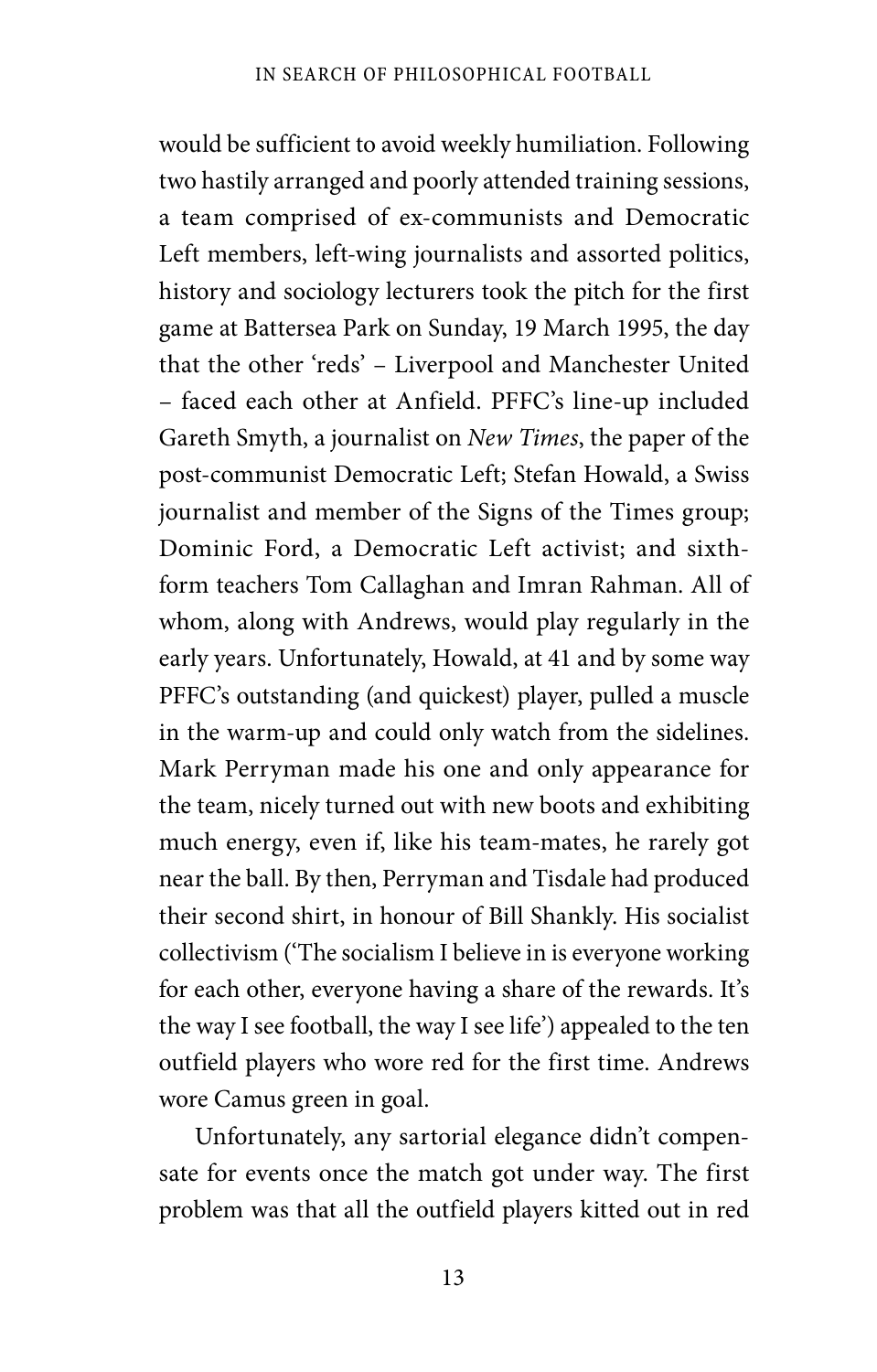Shankly wore the same number, four, a phenomenon that was unlikely to have been previously encountered by a referee had there indeed been one. The second problem was that few of the players had played 11-a-side football before. These problems were compounded when another philosopher withdrew with a thigh strain in the opening five minutes. It was only the charitable instincts of the opponents, Voluntary Services Overseas – perhaps a pointer to the club's later international adventures – that saved the team from no more than a 4-0 drubbing.

Whatever the early teething problems, there was enough goodwill and enthusiasm to continue. Hopes were raised when in the next match the team took an early 1-0 lead against Time Out, only to go down to a spirited 2-1 defeat. The recurring oddity of all the outfield players wearing the same number on their back was picked up by an *Independent* journalist, presumably covering the match in search of a new cultural trend, who commented on the confusion in the opposition ranks when team-mates were told to 'mark number four'. At least Andrews, paraphrasing Marx's 11th thesis on Feuerbach (and inscribed on his gravestone at Highgate Cemetery), was able to reassure the readership that Philosophy Football was more than a t-shirt, 'Philosophers only interpret the game; the point is to play it.'

As Andrews continued the search for philosophers who could play, the virtual squad assembled from Perryman's kitchen table in South Tottenham expanded, benefitting not only from the increasing customer base but also from the antics of the philosopher-footballer par excellence, Eric Cantona. In January 1995, Cantona had caused controversy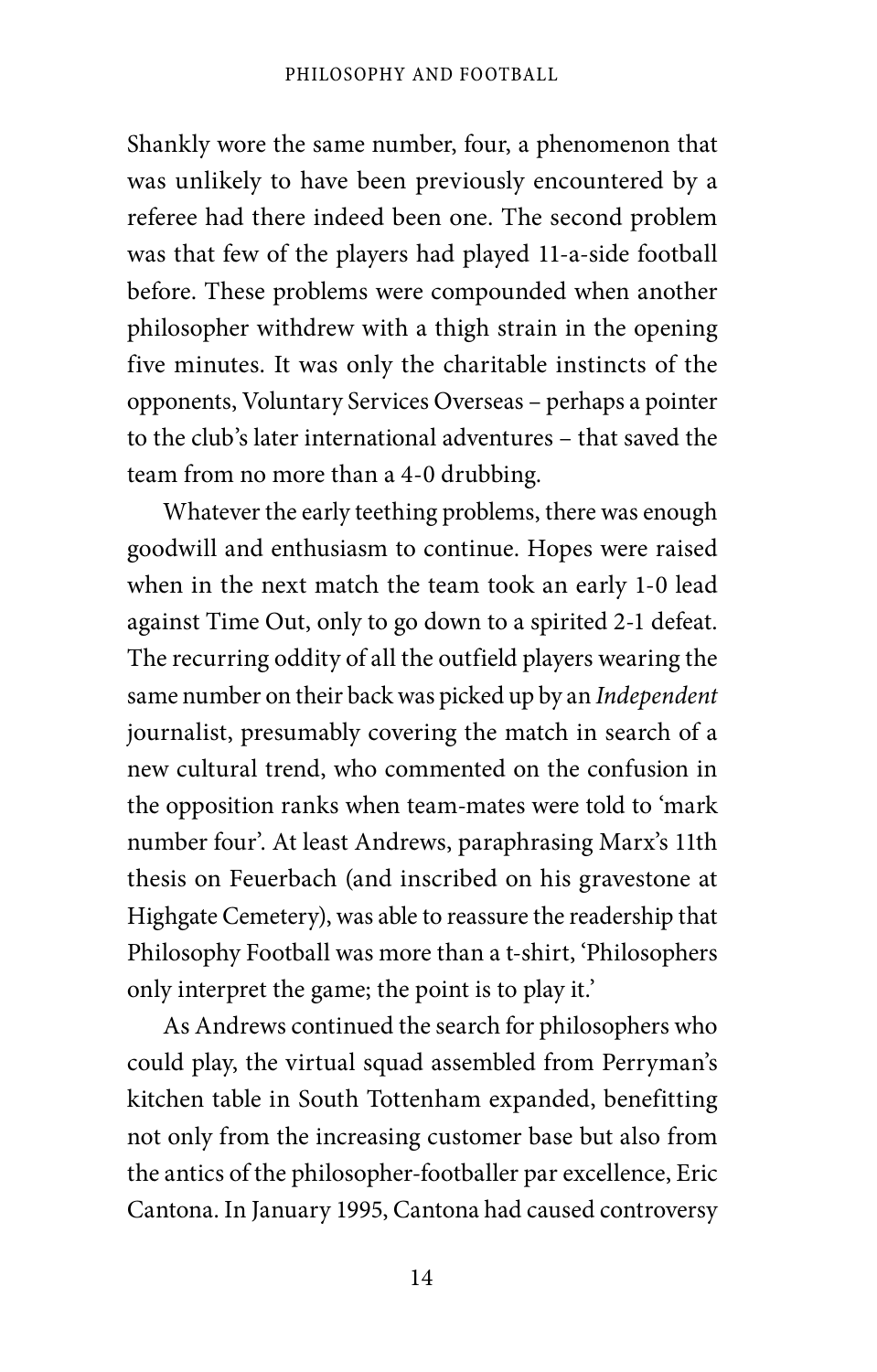and earned himself a ban (with community service added on) for a karate kick aimed at a Crystal Palace supporter in a Premier League match at Selhurst Park. In the ensuing media inquests, Cantona, irked by the attention his antics had brought, uttered the words, 'When the seagulls follow the trawler, it is because they think sardines will be thrown into the sea.' As the press tried to make sense of these pearls of wisdom, Perryman and Tisdale quickly got the Cantona shirt out. On the pitch, the team felt they had a common spirit.

The success of the PhilosophyFootball.com company provided a useful network for player recruitment, which would pay off in the coming years. In the short term the practicalities of getting a team out every week was still a big problem. That it was managed at all was largely due to the Andrews–Gareth Smyth partnership. Smyth, an unofficial assistant manager who had previously run another left-wing football outfit, had good links with a couple of exiled ANCsupporting South Africans who brought skill and flair to the team. He also had good connections with some of the rising New Labour entourage, including Tim Allan from the Blair press office who briefly appeared for the team; this provoked one or two philosophical discussions, though political differences seemed less significant than the skilful Allan's inability to pass to his team-mates.

Smyth had all the attributes needed of Sunday League football organisers, namely access to players and a rigid determination never to accept 'no' when seeking their availability. On the pitch he would maintain a civilised conversation with the referee, though his rallying call to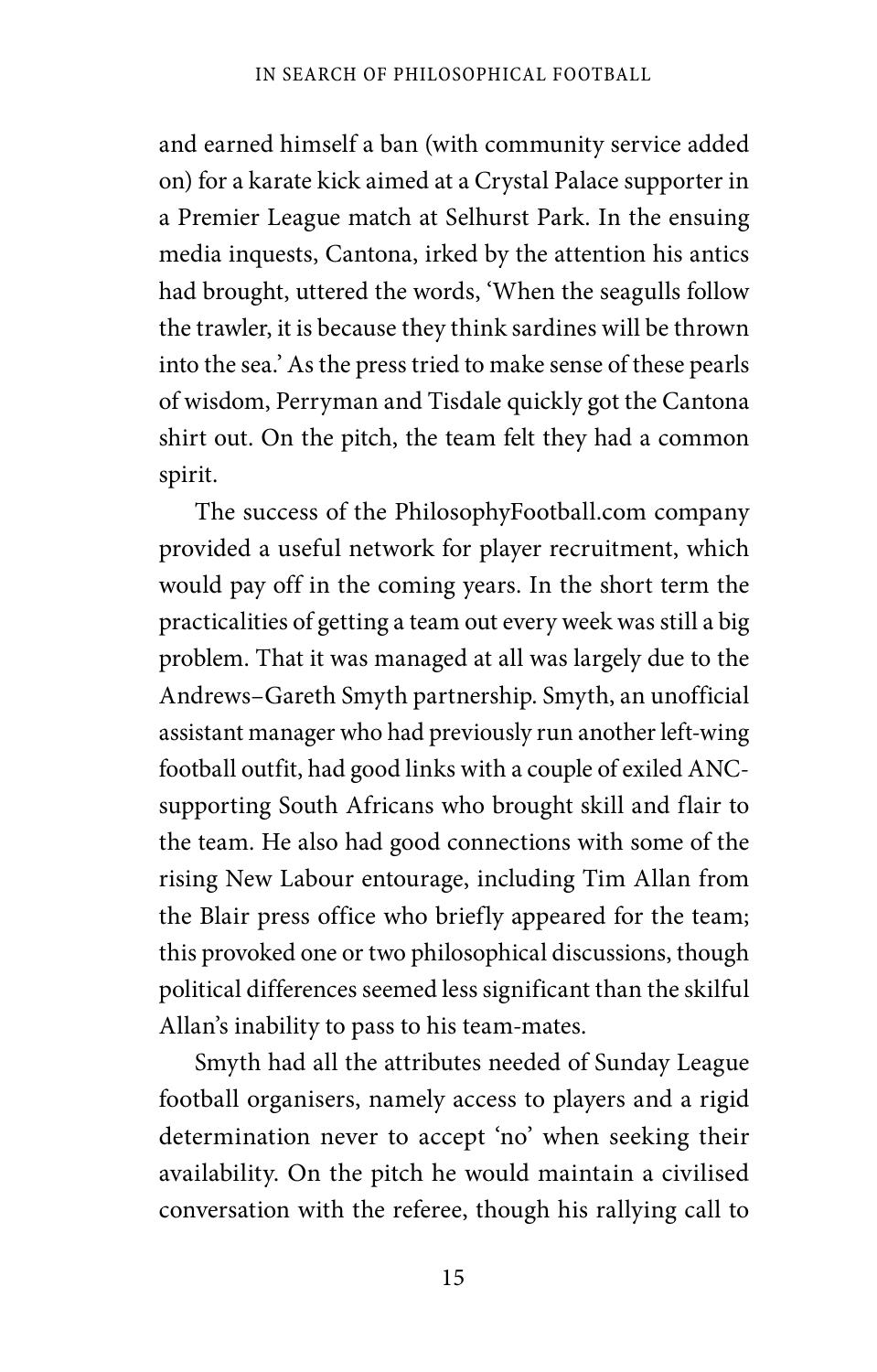his team-mates was normally confined to a quiet request to 'mark-up, gentlemen' at set pieces. He made up for lack of pace and ball skills with canny positioning and the occasional professional foul. Off the pitch, he and Andrews held protracted early morning discussions about tactics. With 4-4-2 the favoured system at the time, much attention was placed on the two central midfielders – who would have the 'holding' role? – while finding two centre-backs capable of dealing with the physical threat from Sunday League forwards was also a regular topic. Central defence would remain one of the most difficult positions to fill, made more complicated by the absence of linesmen at that level. Centre-backs had to be strong enough to deal with the physical challenges and mobile enough to cover for forward runs from offside positions. Mainly though, these tactical discussions remained at an abstract level: getting 11 players on the pitch was always the priority at this time.

Nevertheless, with the arrival of some better players and despite some more friendly thrashings – 6-3 to St Bartholomew's Hospital, and 8-2 to Hoxton Pirates – over the summer, the team entered the Musical Association League Division Two for the 1995/96 season. The choice of the Musical Association League (set up by Radio 1 celebrities in 1984 and still in existence today) was mainly on the grounds that it seemed the 'friendliest' league available. It was only later that the team recruited some musicians and distributed an annual CD among the squad. Home matches were to be played at Regent's Park. Though PFFC's home pitch would change over the years, Regent's Park remained the spiritual base for many of the team and the venue for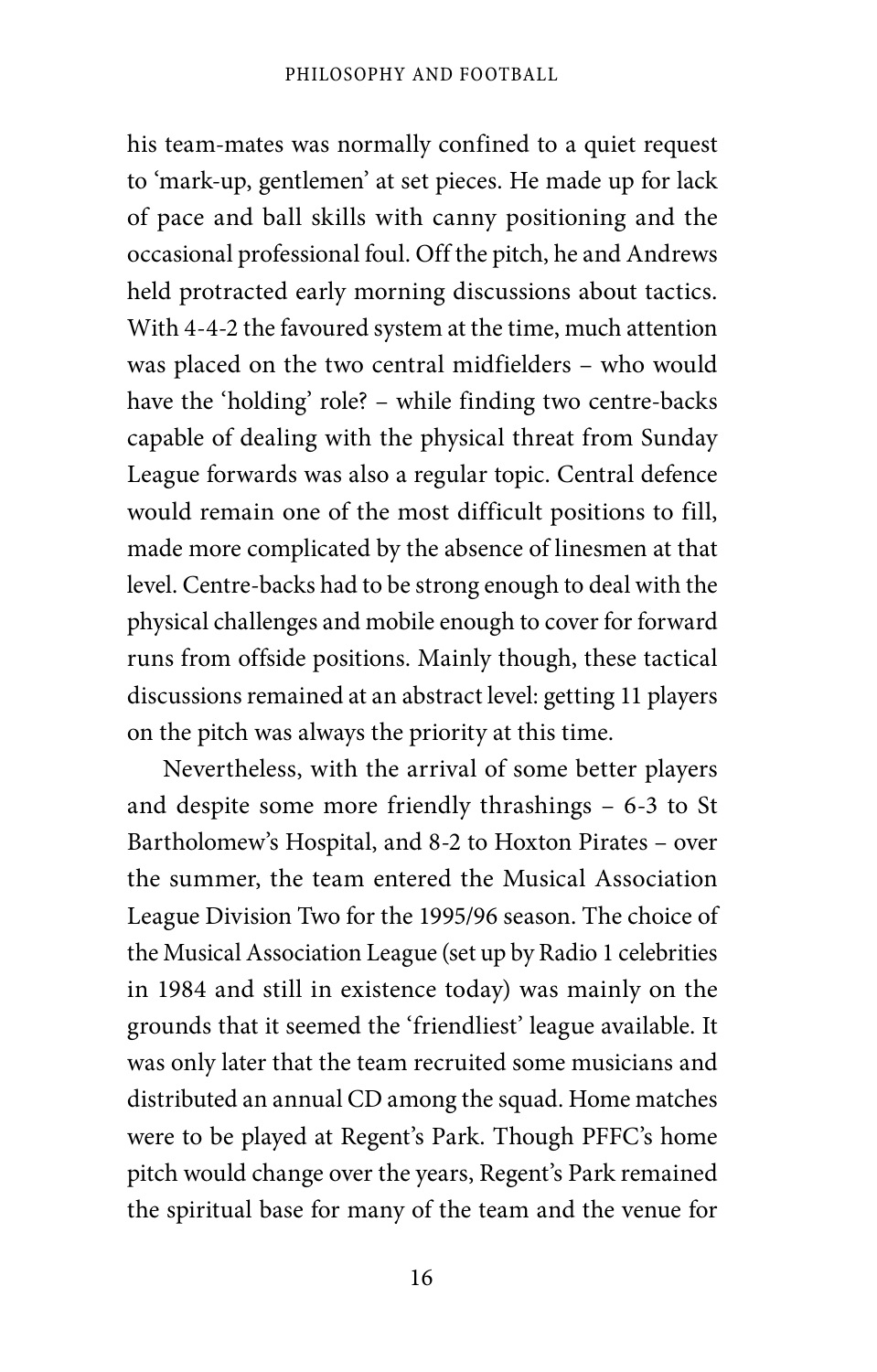some of its finest – and most forgettable – moments. It was also a very convenient location. Unlike conventional Sunday League teams which were normally formed by players from the same locality, or the midweek work- and office-based teams, PFFC always drew on players from across London, the majority of whom had moved to the capital for work. As the team developed over the years, its main identity would be as a team of adopted Londoners, symptomatic of the modern London diaspora.

The transition to regular league football was not a success. Despite an unexpected early home point in a 2-2 draw, PFFC were on the receiving end of a series of heavy losses: 11-0 and 7-1 to St Pauli, the eventual champions, and 6-1 to Cobra Sports, among them. PFFC had only one point by Christmas. The team had to wait until the beginning of February for its first victories in an unexpected purple patch, when it followed a 5-2 league win with an unlikely act of cup giant-killing in defeating Apollo XI, from the exalted heights of the Musical Association League Division One. The 4-3 result, in a bad-tempered if exciting affair, ended with PFFC holding on despite two late goals. This abrupt change of fortune was largely due to the acquisition of a new young Cypriot forward, Billi – but nicknamed Romario – whose goalscoring exploits brought a new dimension to the team. His appearance also necessitated a change in formation that temporarily proved successful; a 4-5-1, capable of quickly switching to 5-4-1 as required. These victories were fleeting moments, a temporary respite against a wider trend of mediocrity. Keith Williams, a Liverpudlian primary school teacher who played on the left wing in front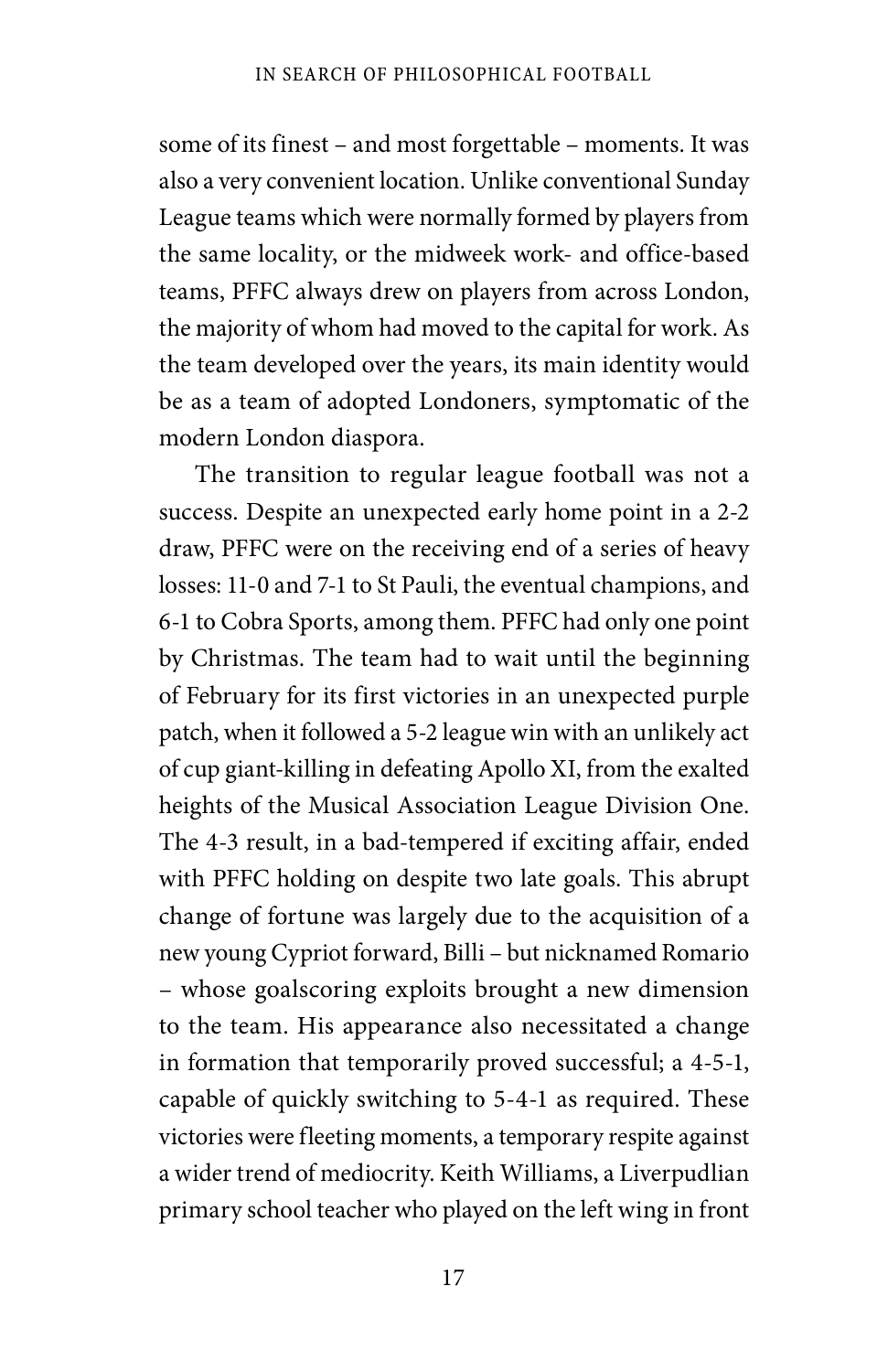of Andrews at full-back, once scored a spectacular goal from inside his own half at Maida Vale only to see his team lose  $10 - 1$ .

Odd victories apart, PFFC's first full season was proving to be more than a challenge. Regular Sunday morning matches (and occasional afternoon fixtures) represented a commitment many were unprepared for, while the routines and practices of Sunday League football came as a culture shock. The physical side took its toll on ageing players, who faced the added difficulty of having to adapt to both grass and astroturf. The dressing rooms at Regent's Park often resembled a mud bath in the race to get into the showers under the strict orders of the matriarch in charge who always turned the hot water off promptly at 4pm; on one occasion, later described in Pete May's book *Sunday Muddy Sunday*, PFFC players were left literally in a cold sweat with mud trickling down their knees as the clock ticked past four.

In addition to Regent's Park, PFFC also played home matches at Caledonian Road in Islington and Paddington Rec, Maida Vale, both astroturf surfaces, which left their marks. Stefan Howald, a remarkably fit and agile forward who would continue playing for PFFC into his mid-50s, was one of several who would regularly leave the pitch with cuts to the knees and arms. In his case, the application of *grappa*, from the Ticino (Italian-speaking) region of Switzerland, by his partner Renee, was found to be the best solution.

Some of the exchanges on the pitch were another eyeopener for the team. Even in a friendly league the banter in Sunday football is not for the faint-hearted and for a while PFFC was outshouted and undone by more skilful, physical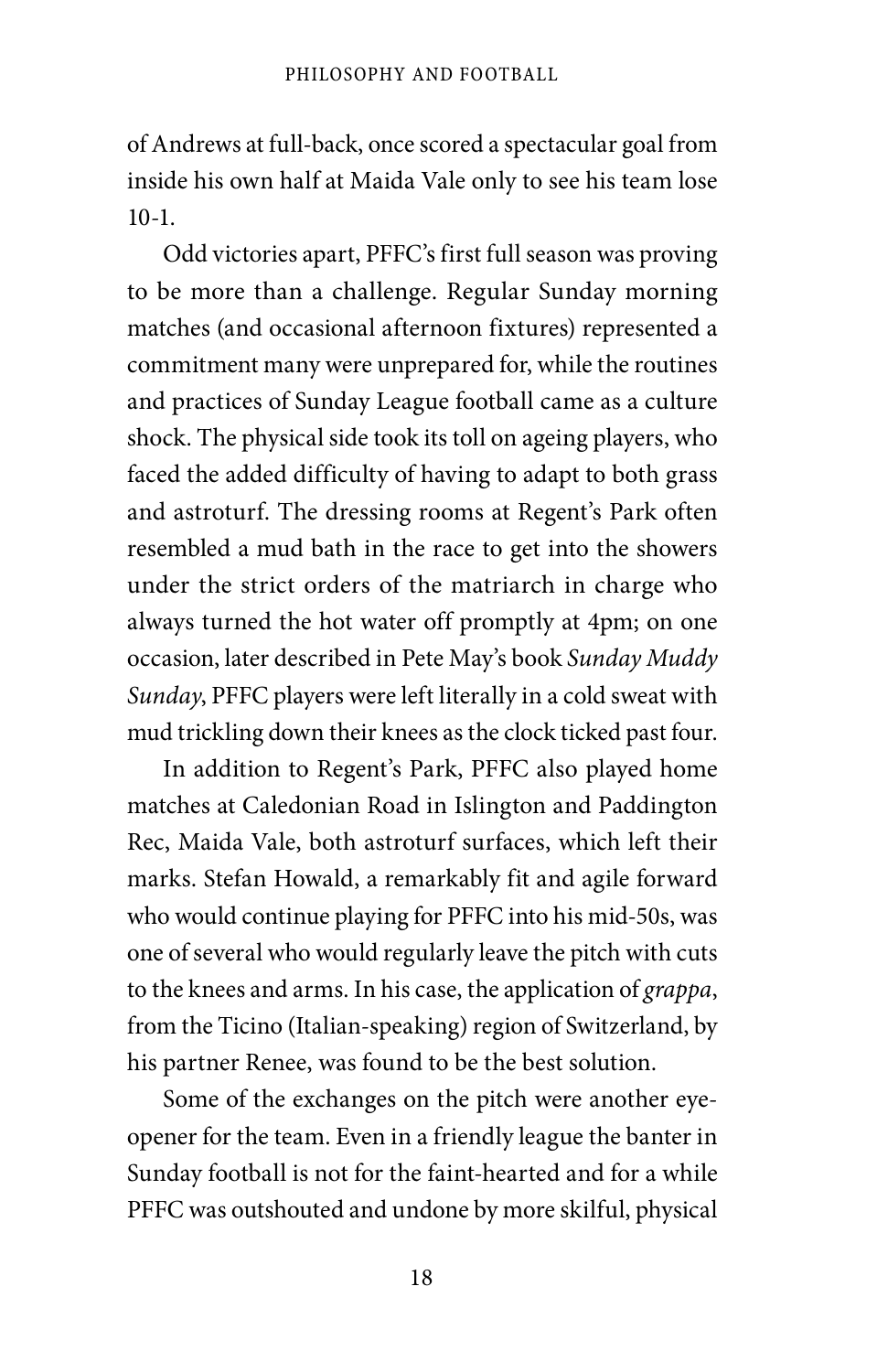and streetwise opponents. Referees, who always seemed to have a thankless and poorly rewarded task – one of the main managerial roles at this level was to sort out a ref for home matches – could often be swayed by vocal opponents, which was not PFFC's style. Where other teams might hurl abuse at the referee for not awarding a penalty, Tom Callaghan would pick the ball up and with quiet irony place it on the penalty spot before calmly retreating to his position as right-back. His quiet, quizzical response to the possibility of any fracas – 'are you calling me a Kant?' – was lost on opponents. The team struggled throughout the season, but did at least receive a trophy, awarded perhaps as much to gratitude from the opponents for the easy wins, as well as a little genuine affection. It was inscribed, 'Gone to the dogs. Bottom of the League. Philosophy Football'.

By the end of the first season, PhilosophyFootball.com had expanded its range of shirts – adding the likes of Brian Clough, postmodernist Jean Baudrillard and the Italian Marxist Antonio Gramsci – and Perryman, Tisdale and their team of volunteers had organised a major event on London's South Bank, titled Europe United, to coincide with Euro '96. The event included a 'Football Fashion Show' in the Purcell Room Foyer, a 'European Fans Forum', a twoman revue on 'The Complete History of the World Cup', one-man show on Albert Camus and a men's and women's four-a-side football tournament organised by PFFC which was held on the ground floor of the Royal Festival Hall, with two pillars in the centre of the pitch. Their opponents included the Zapatistas, the Half-Time Oranges and Fantasy Football. In a crunch match against the latter, Graham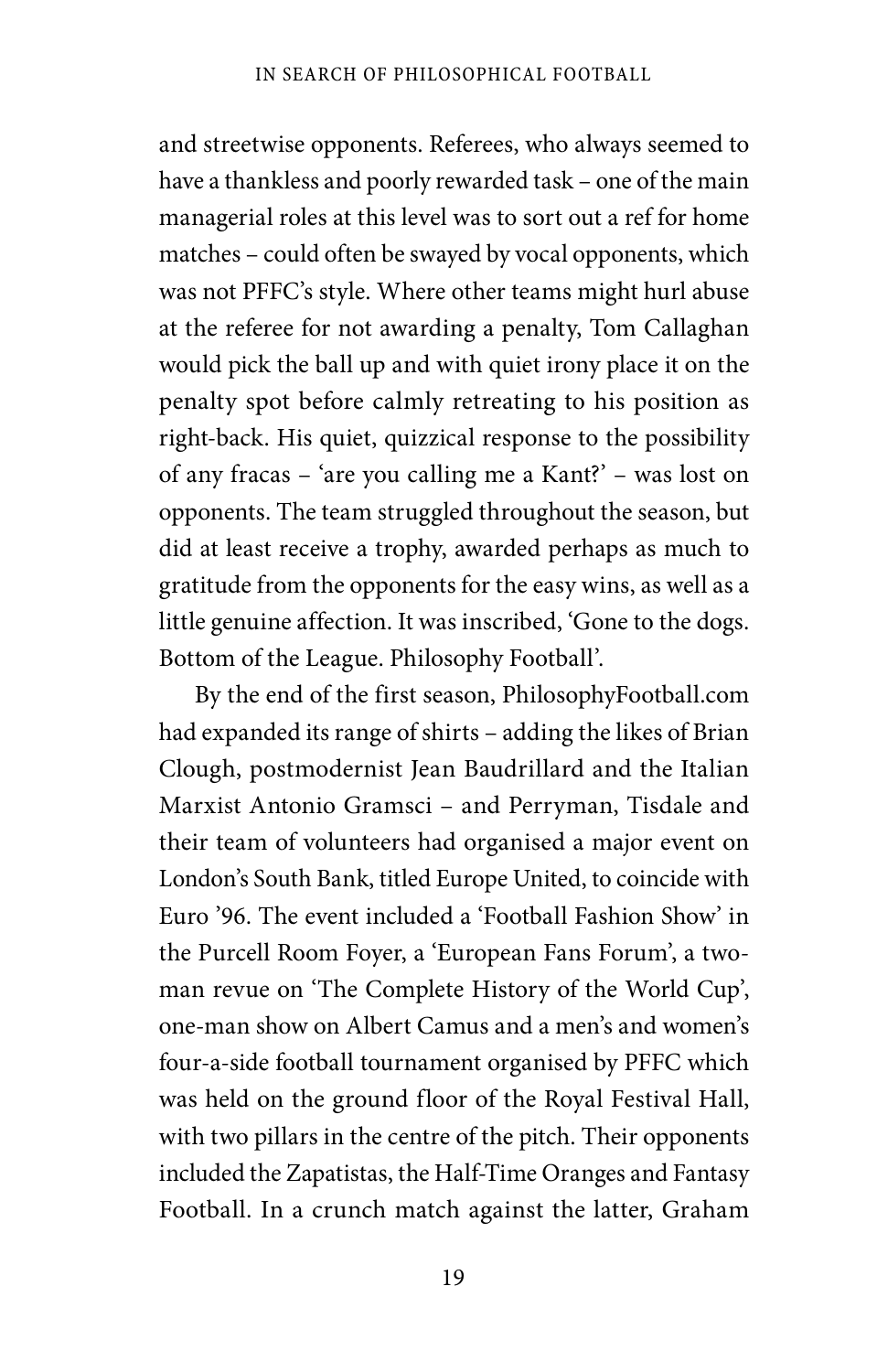Kelly, the FA's chief executive, guesting for PFFC on the day and kitted out in an Antonio Gramsci shirt, scored one of the goals in a 2-1 victory. Among the on-looking supporters, David Dein, then Arsenal vice-chairman, was heard to chant 'there's only one Graham Kelly'.

That event proved to be a welcome respite from the weekly exertion which now resembled some of the typical characteristics of a Sunday League team. However interesting and different the team was in personnel and in its noble attempt to be something different from the everyday rituals of Sunday League football, it is not much fun if you lose every week. This was despite the fact that over the course of the season the Philosophy Football network had continued to bring in some interesting players. Nicholas Royle, an aspiring novelist, had offered his services as a goalkeeper who had actually read Camus. Given PFFC already had a keeper, and with his short stature in mind, Royle was quickly converted into a tenacious, toughtackling right-back. For each home match, Royle would be seen arriving at Regent's Park with his head in a book; he seemed the ideal recruit. In later years, as novelist, short story writer and lecturer, he would reach the heights of the England Writers' team. However, his PFFC career was cut short. By the end of the first season, Royle, who had originally been 'poached' from Time Out (one of PFFC's early friendly opponents), had become disillusioned by the despondency which marked every defeat, and was 'relieved' when the early morning calls stopped coming. 'They were the least philosophical team I've ever played in,' he wrote in a later *New Statesman* diary item. 'In defeat, that is. Took it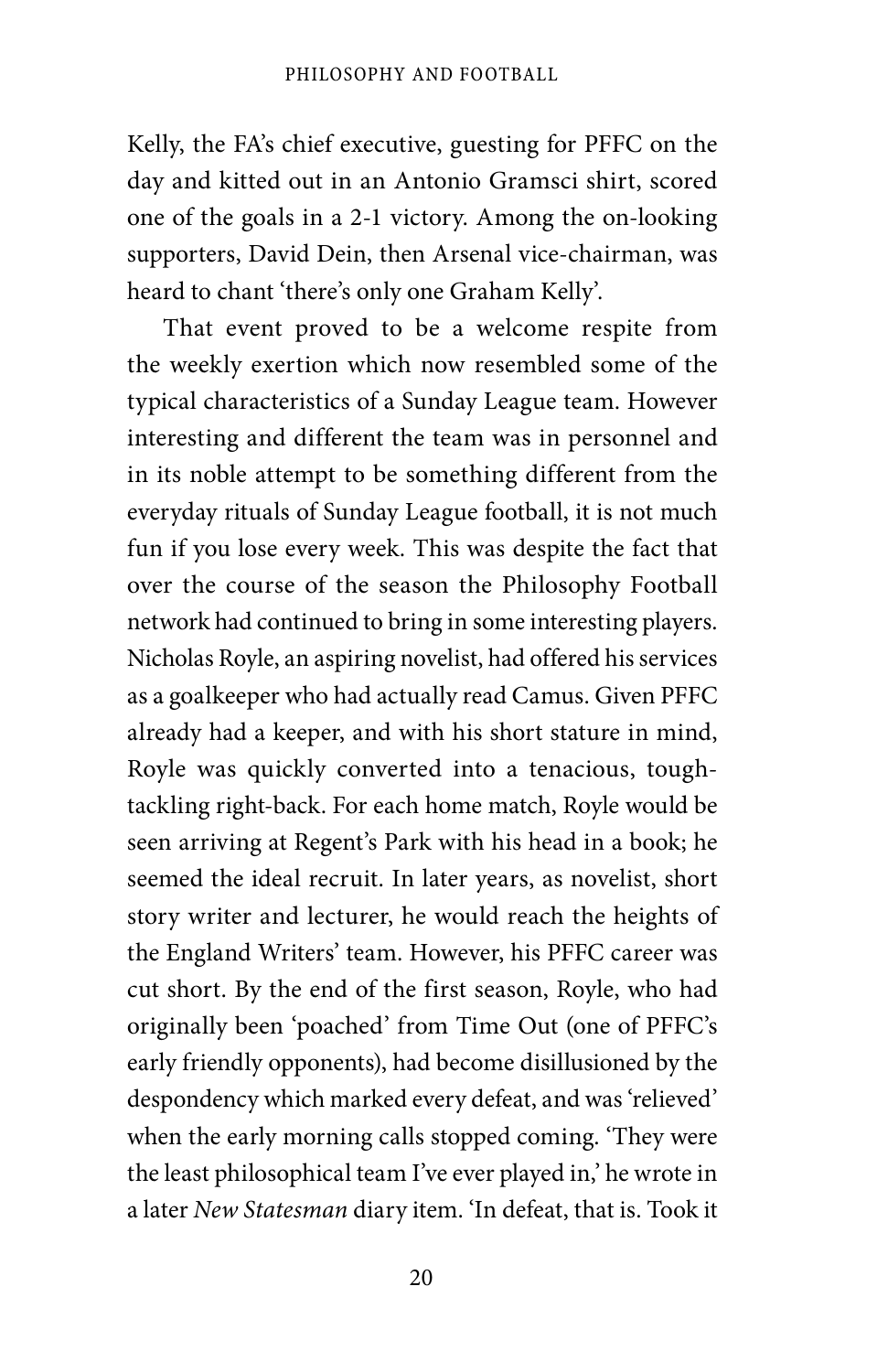very badly. Even talked about training sessions. No thank you. Not my idea of Sunday football.'

The loss of Gareth Smyth, who left for the Middle East for a prolific career as journalist and editor, initially in Beirut and then Tehran (where he was the *Financial Times* correspondent) at the end of that year, was a severe blow and it appeared to Andrews that the team was a long way from reconciling the thoughts of Albert Camus with the difficulties of dealing with pacy forwards on a wet Sunday morning. The routines and the defeats were taking their toll on the manager. Andrews was disillusioned and stood down at the end of the season, leaving Dom Ford, the first in a long line of Liverpudlian centre-backs, in charge, ably assisted by Tom Callaghan, Imran Rahman and Stefan Howald. Over the next three seasons, Philosophy Football continued as a Sunday League team, winning more matches but developing little of a philosophical identity. It shared the problems that all Sunday League teams face at one time or the other: a continual and sometimes losing struggle to get a full team out. The following year started in the same way as the inaugural season with heavy defeats to the likes of West XI, Cobra and Red Star Camden (10-1 on ice, in the cup). In many of the games PFFC started with nine or fewer players, with its obvious effects on team spirit. Nevertheless, a couple of late wins and a walkover (awarded when the opponents don't show) ensured an improvement to second from bottom.

The 1997/98 season saw Imran Rahman in charge following Dom Ford's departure. Rahman was a skilful player who served the team in a variety of positions. He was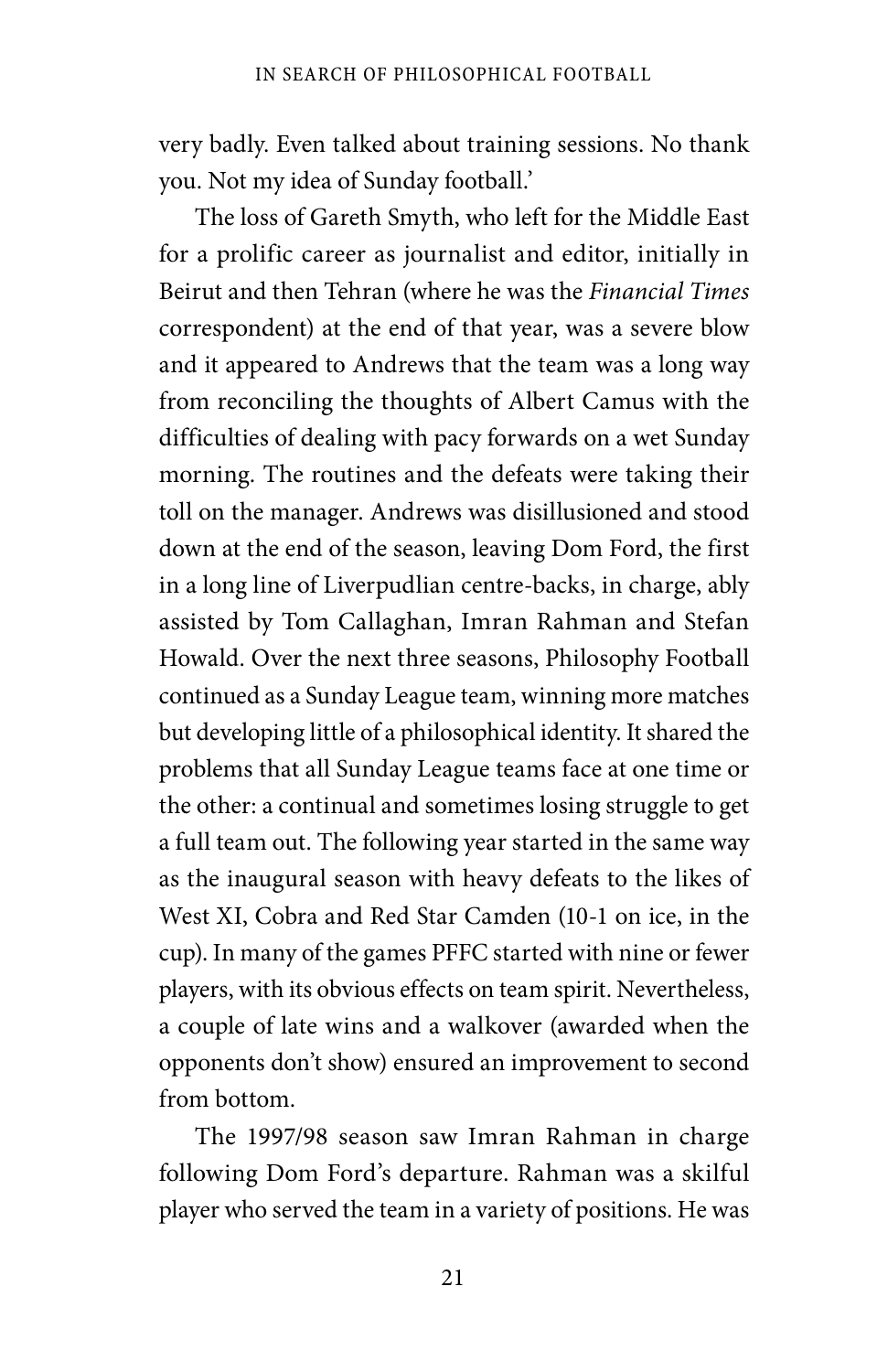probably best in the centre of midfield, where as one of the few naturally gifted players at that time he bore resemblance to the later Luka Modrić, spreading passes and cajoling his team-mates to ever greater endeavours. He demanded the same levels of passionate commitment from others as he expended himself. This was a battle he ultimately couldn't win, however. Getting 11 players on the pitch remained a major hurdle and indeed also affected some of PFFC's opponents. The season featured the usual mix of heavy defeats, narrow victories and the occasional walkover. At one of their last fixtures that season, the players arrived at Regent's Park on a warm spring afternoon to find their opponents already engaged in another match. They had fallen behind with their games and had to make up by playing back-to-back. Well-beaten and exhausted after the first match they nevertheless managed to beat PFFC in their second. The team was as far away as it had been from marrying football with philosophy. At the end of the year, the United Nations of Football, another big alternative football event organised by Perryman and Tisdale on the South Bank, offered a further reminder of the growing divergence between the pleasures of Philosophy Football off the pitch and the pains of Philosophy Football FC on it.

The following season started as before with badtempered affairs, cup exits and the last-minute recruitment of players from the park to make up the numbers. In its first match PFFC again had to recruit three players from the touchline and trailed to Black Vinyl Hearts by the break. It was too much for Stefan Howald, who quit in disgust at half-time. It was a clear signal of decline and by the end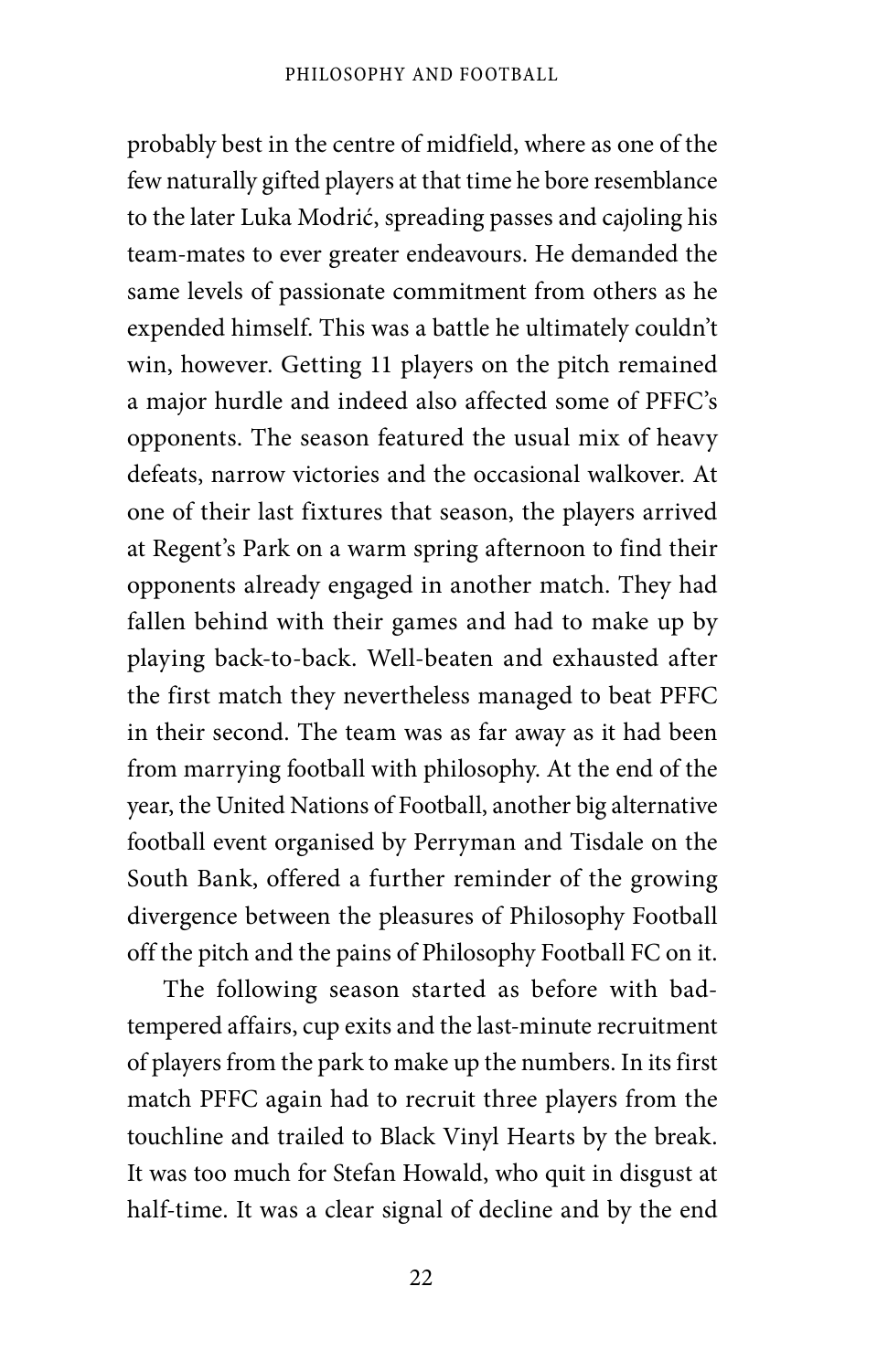of that season PFFC found itself with neither a team nor a philosophy.

The following season, 1999/2000, partly encouraged by the success of PhilosophyFootball.com, whose range of shirts and events had expanded, Andrews started again: determined this time to unite philosophy and football. He had some mild optimism that the organisational burden could be reduced. Mobile phones had arrived and some players even had email addresses. The days of leaving late-night phone messages with flat-mates or on the answerphones of players' girlfriends was hopefully over. With Howald and Callaghan the only continuing players, new recruits were found via the Philosophy Football newsletter, the *New Statesman* and *When Saturday Comes.*  Tony Batt, a Tottenham-supporting web designer who had carried out work for the Philosophy Football company, joined on the precondition there would be no training. He was promptly made captain of the new-look team. Batt, an admirer of Robin Friday, the wayward, undisciplined, skilful forward for Reading and Cardiff – one of England's greatest football misfits – played in a variety of roles in the team until fitness got the better of him. Simon Carmel, an academic and another utility man who could play anywhere across the defence, became a reliable player and an even more expert scout for the team. He was responsible for bringing in two of PFFC's most important players: Paul Kayley, who would captain the team in its most successful period, and Alan Johns, a Cornish barrister who, as a tricky winger in the old-fashioned mode, once had a trial for Lou Macari's Swindon, and belonged to the same church as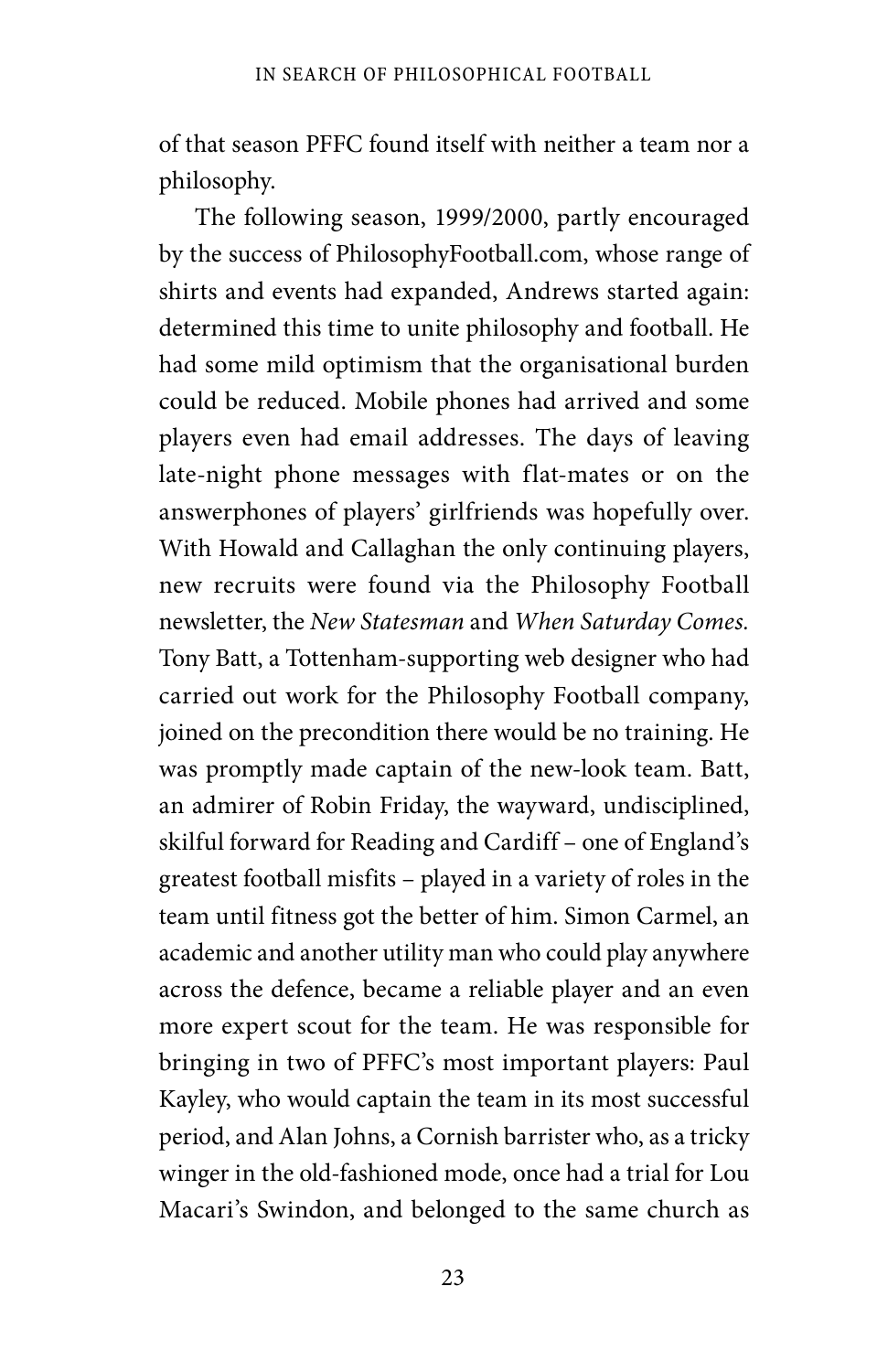Carmel. A third Carmel recruit, Mark 'Goober' Fox, would play a key role off the pitch in sustaining the club's website over the best part of two decades.

Kayley, a computer programmer, had recently moved to London from the north-west. Though he was a regular fivea-side player he had played little 11-a-side and had been put off by the culture of pub football. Turning up for a friendly he was both impressed by the civility and mix of his new team-mates as well as surprised to find that, in his early 30s, he was one of the youngest players in the team. Andrews was in his late 30s, Callaghan was in his early 40s (as was Danny Burke, a friend he had brought to the team), and Howald by this time was in his late 40s.

Despite these new recruits, things would get worse before they improved. This makeshift outfit, in the process of being rebuilt, still relied on getting additional players – a girlfriend's brother, a work-mate, friend of a friend, sometimes recruiting players hanging about on the sidelines – in order to get a team out. The problems with this strategy for a team with philosophical as well as football ambitions, erupted one afternoon in east London – in what was later to be known in club folklore as 'The Battle of Mile End', where insults and punches were thrown on both sides, red cards were issued and the game was abandoned. Andrews was mortified and only persuaded to carry on after several pints of Guinness in the post-mortem held in the pub afterwards. Things would have to change.

He decided that from now on there could be no compromises on philosophy. The Philosophy Football network was still expanding and there was the chance to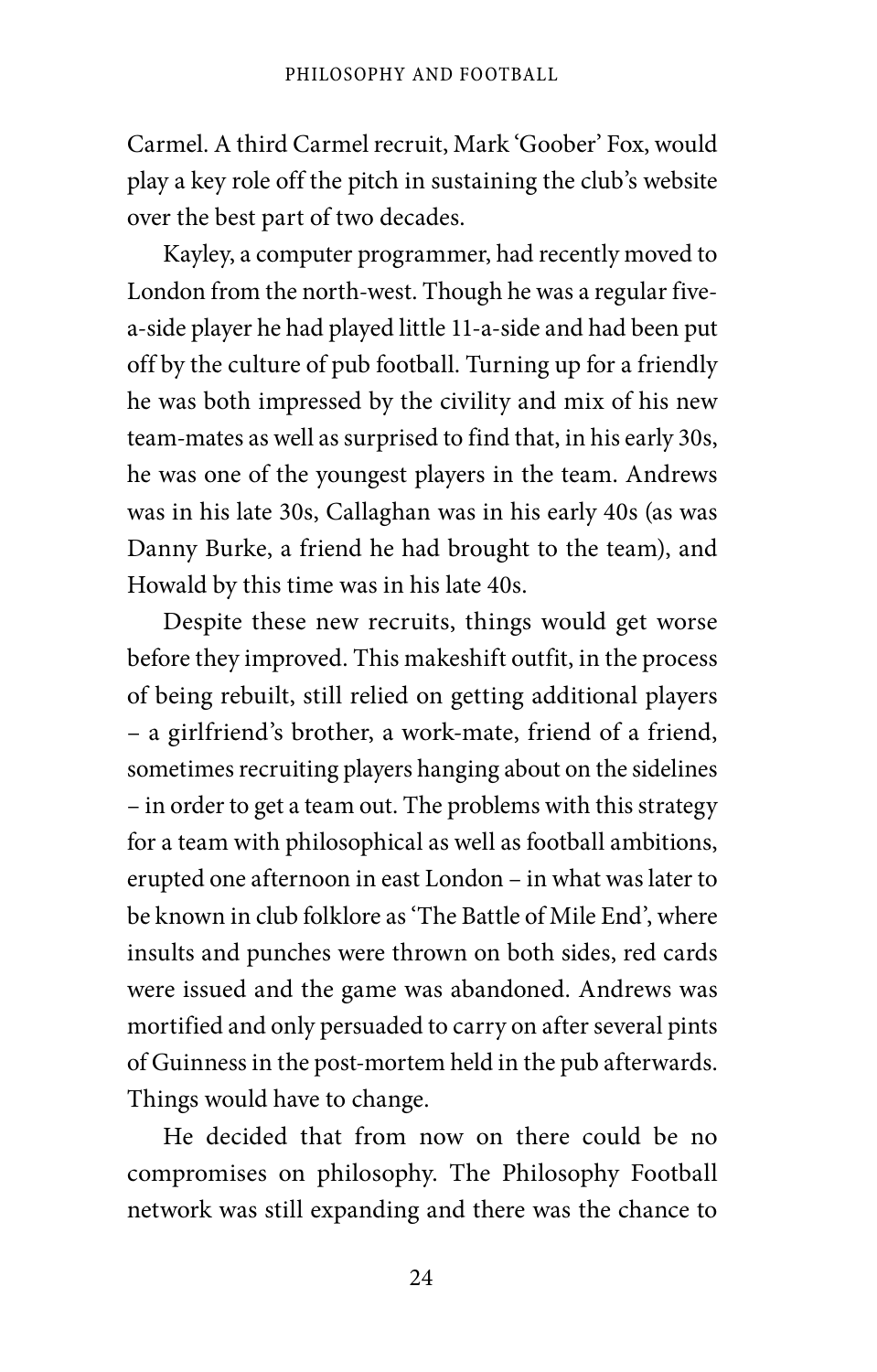recruit more like-minded players. Never a party political concern, PFFC was stumbling towards a shared ethos broad enough to accommodate Johns (promptly nicknamed 'Cornish Al'), who had recently become a committed Christian and was conservatively minded in politics, and Raj Chada, a defence lawyer and future Labour leader of Camden Council, who turned up one Sunday in his Shankly shirt. A tough-tackling midfielder, he and Johns, both in their mid-20s and then the youngest players in the team, would form one of the key partnerships as PFFC sought to rebuild.

The team needed a new goalkeeper. Previously filled by 'Greek Andy', one of Gareth Smyth's recruits, and occasionally by Andrews himself, it was a key position. Renowned for their individuality and eccentricity, and often a law unto themselves, getting the right person was crucial. Vassilis Fouskas, a university colleague of Andrews, had been a former goalkeeper from the lower levels of the Greek professional league. He seemed a perfect addition. At well over six feet tall, Fouskas initially intimidated his team-mates with his vigorous warm-up routines but then had them in awe by somehow reaching a shot destined for the top corner. For some time after, 'that save' would be recounted by those who saw it. However, Fouskas was the antithesis of the many academics who had recently become enraptured by football. Having seen the corrupt side of the game in Greece, he now had little interest in football and was totally committed to his academic career (later becoming a politics professor).

Rob Adams had been one half of the two-man revue on the history of the World Cup at the Europe United event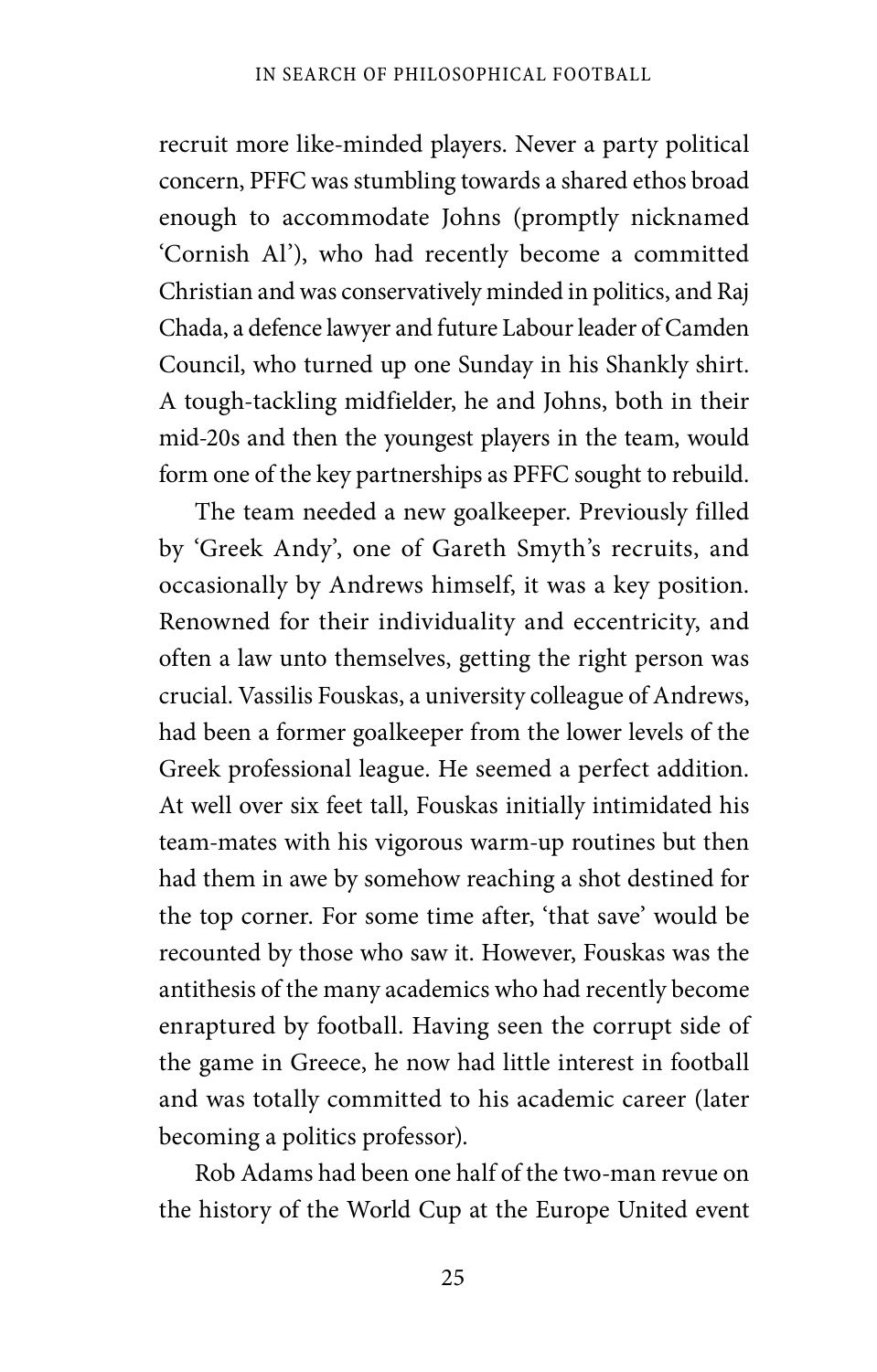three years earlier, though was then unknown to Andrews. He had turned out a bit in goal for Sporting Hackney Second XI but was struck by PFFC's eclectic ad in *When Saturday Comes*. Adams, an actor and drama teacher, would play for the club for the next 20 years, when he was well into his 50s. His PFFC career nearly ended on its first day, however. On arrival at Regent's Park for his first game against London Weekend Television, he only paid the parking meter until half-time, a situation which unnerved his manager.

Adams, along with Johns, Chada, Kayley, Fox and other new recruits had been vital in building a camaraderie among the players, which for some time after continued to compensate for poor results on the pitch. Heavy defeats meant another bottom-of-the table finish was guaranteed from early on, with their one league victory, achieved in a late-season clash against a team also at the wrong end of the table, a moment for celebration. The team, with several players over 40, was beginning to enjoy itself at least, and held its first election of player of the year (won by Adams, by now 'Rob the Cat' after brilliant individual performances) over borsch, duck and vodka at Patio, a Polish restaurant in Shepherd's Bush.

This new spirit of unity was strengthened when Stefan Howald, through his contacts in Zurich, organised PFFC's first European football tour in June 2000. Before moving to London as a correspondent for his Swiss newspaper, Howald had played for FC Levante Wibi, which had been founded in the 1970s by an anarchist collective. Now he took equal pride in introducing his team-mates to his city and his old team to his London squad of philosophers. After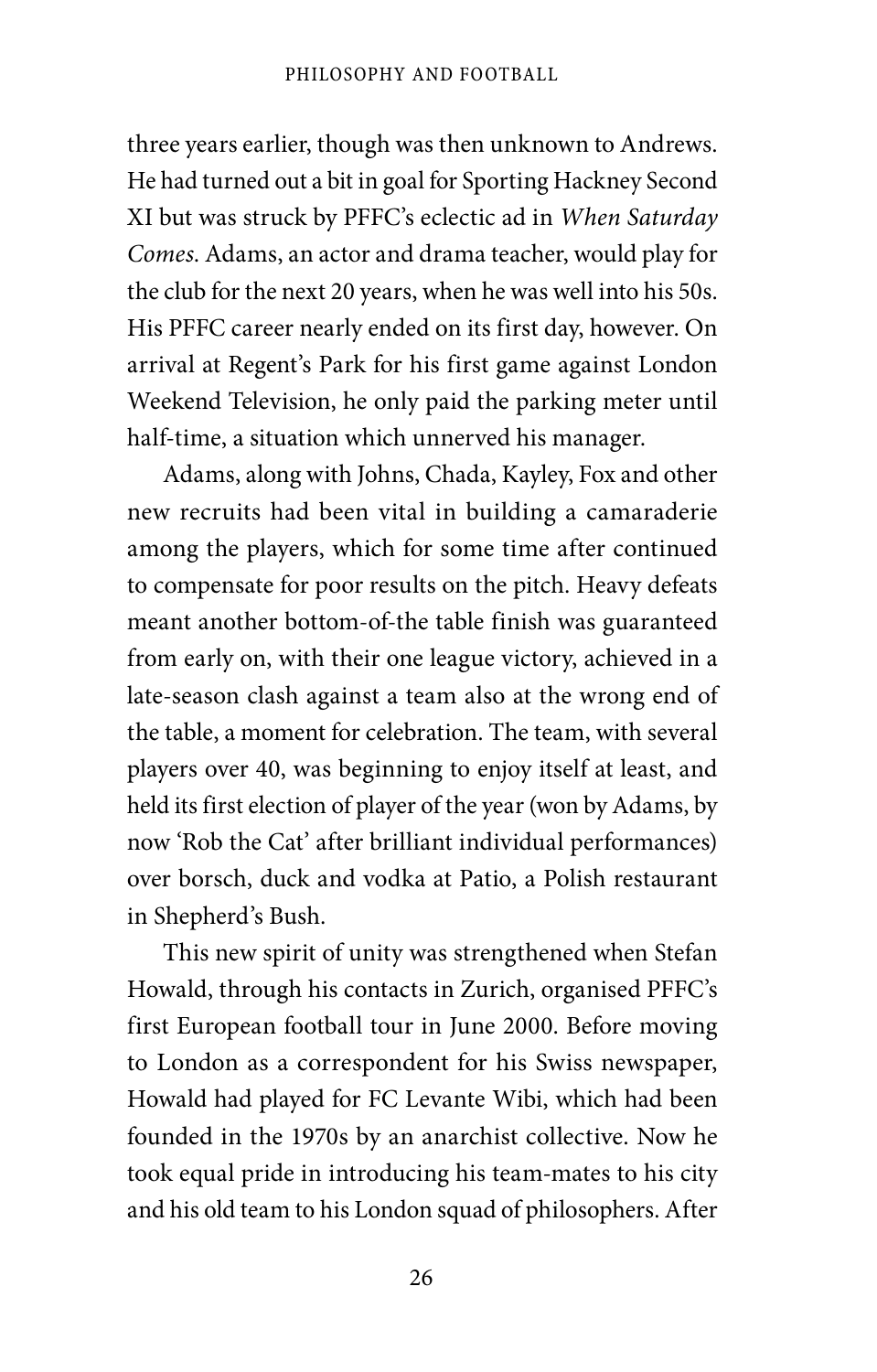the team had assembled at Luton Airport for the first of what would be many early morning flights on the low-cost airlines, they were met in Zurich by their host and veteran striker, who took them on a tour of the old town, posing for photos outside Lenin's old house and stopping at sights and bars along the way. The accommodation provided by their opponents included a commune, which caused confusion for some of the players on the way home that evening who found themselves lost in a neighbouring apartment.

The next day, a tactical team talk over brunch was followed by an early arrival at the sports ground for the match. The pitch was a step up from what the team had previously encountered. Beautiful surroundings, a decentsized crowd and convivial, like-minded opponents. Training was still anathema to most of the squad but some limberingup exercises were carried out on the outskirts of the pitch. The team's traditional red colours had been supplemented by the company's navy training tops, adorned with each individual player's initials. The match itself, played in a great spirit, yielded yet another defeat (4-0), despite some promising moves. Congratulations were offered by both captains and Andrews made an impromptu speech extolling the virtues of European unity. The post-match fraternising carried on long into the night. As the first PFFC tour, the experience made a lasting impression on Andrews, and suggested that Europe could be the answer to the club's search for an identity. He could not have foreseen the ways in which this would become a reality, from the changing composition of the squad to the style of football and even the post-match food.